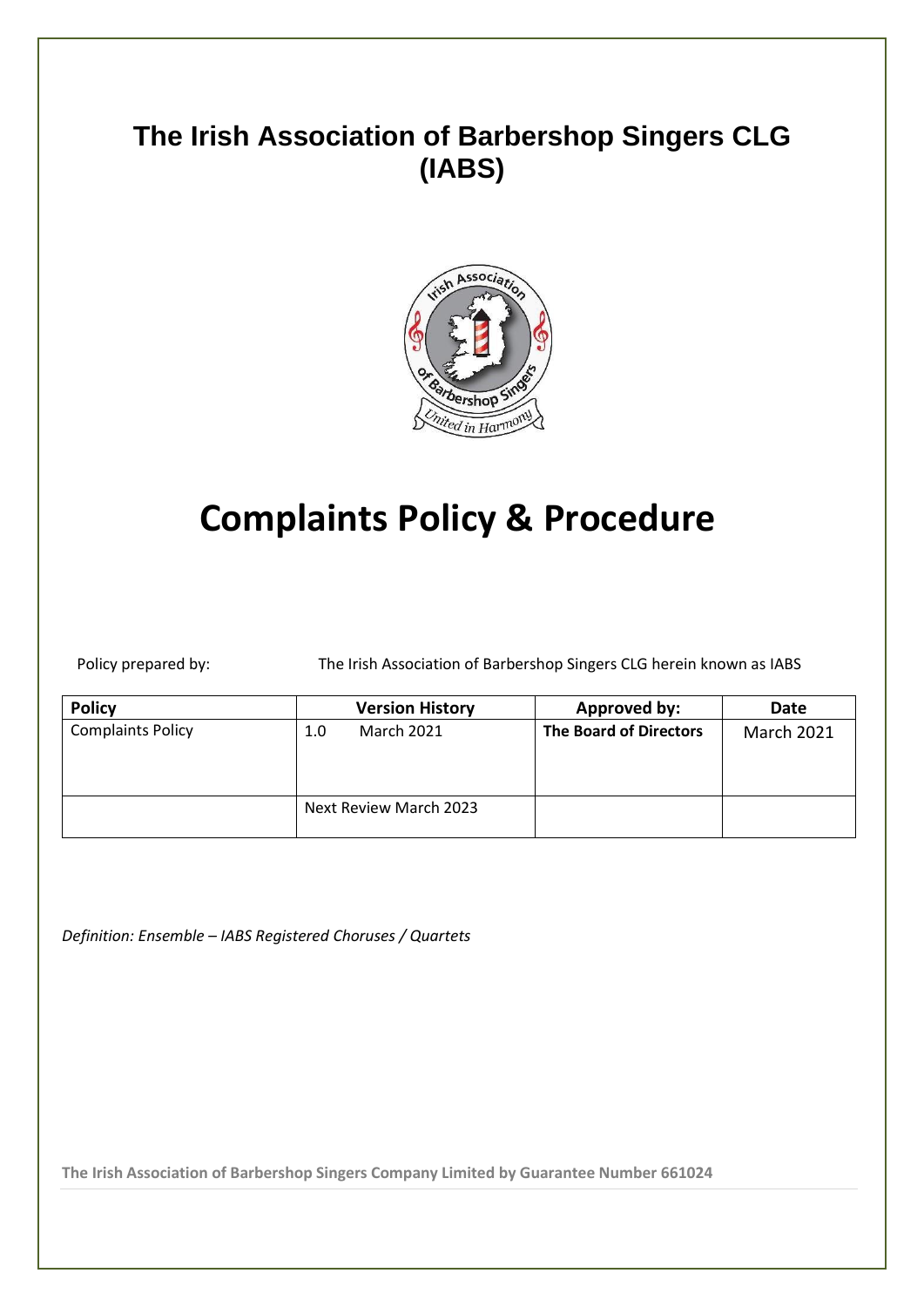

### **Guidance to Ensembles/Members**

#### **1. Introduction**

The following are guidelines for members of IABS to assist with dispute resolution that may arise between the members.

IABS Board is committed to working in an open and accountable way that builds trust and respect. We view complaints as an opportunity to learn and improve, as well as a chance to put things right for the person that made the complaint. Therefore, we aim to ensure that:

- making a complaint is as easy as possible
- we deal with complaints promptly, politely and, when appropriate, confidentially
- respond in the right way for example, with an explanation, or an apology where we have got things wrong, and information on any action
- learn from our complaints, use them to improve, and review bi-annually our complaints procedure

#### **Make sure all members of your Ensemble are aware of the following:**

#### **Complaints**

• It is advisable that every Ensemble should have a complaints procedure in place and members should be aware of this. Every effort should be made to resolve complaints and disputes informally at local level.